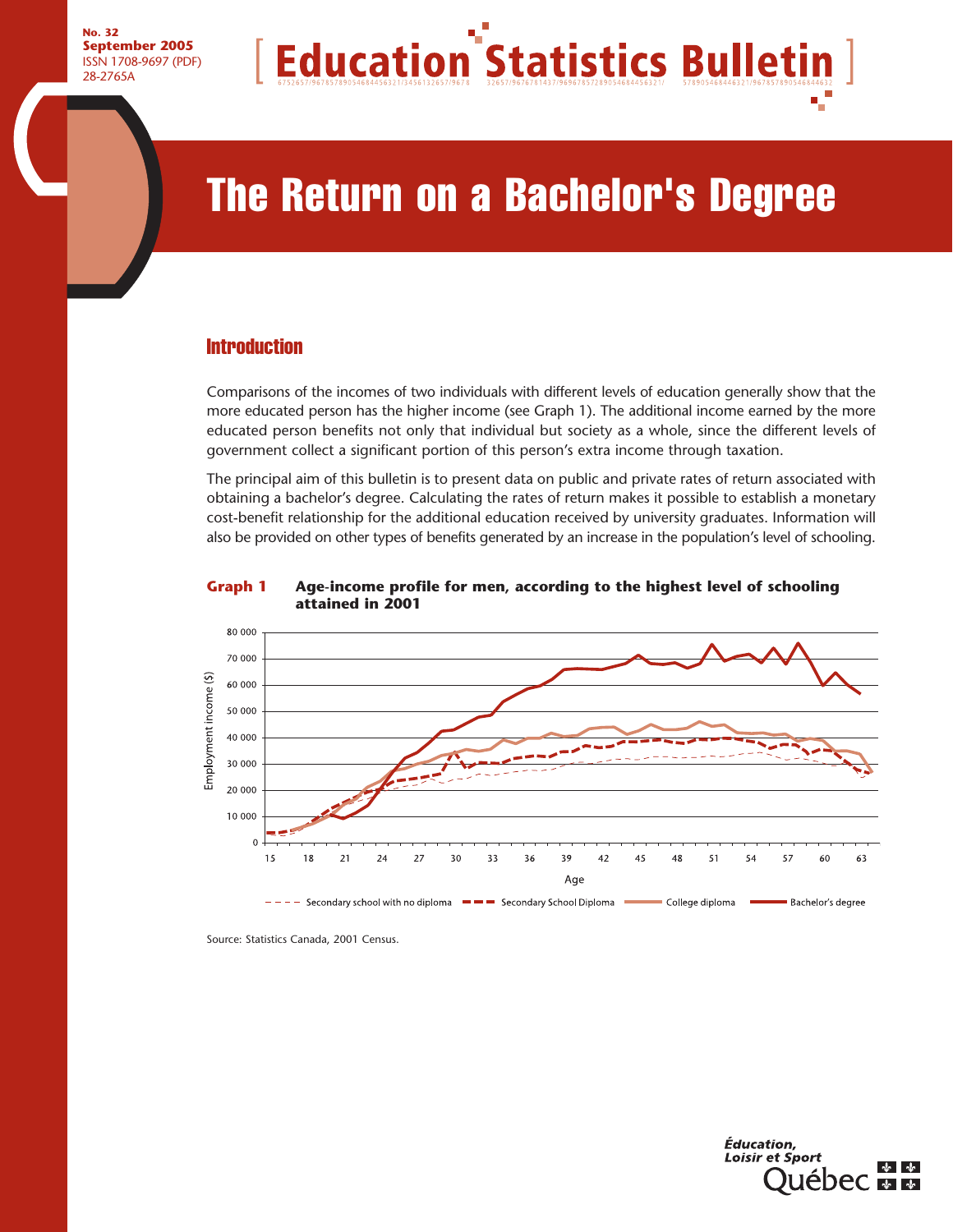## **Methodology**

This section outlines the main steps involved in calculating the public and private rates of return.

#### The Benefits

A better picture of the increase in income that additional schooling provides can be obtained by calculating the total employment income earned by a hypothetical person who, during his or her working life (age 17 to 64), had an income stream identical to that observed in the 2001 Census data, by level of schooling and sex. For the purposes of this exercise, the total employment income earned by a bachelor's degree holder during his or her working life is calculated by adding the average annual incomes using the Census data (for bachelor's degree holders 17 to 64 years old).

#### **Table 1 Total employment income, by level of schooling and sex (\$)**

| <b>Highest level of schooling</b>                                     | <b>Men</b> | <b>Women</b>  | <b>Together</b> |
|-----------------------------------------------------------------------|------------|---------------|-----------------|
| <b>Grade 9 to 11 with no Secondary</b><br><b>School Diploma (SSD)</b> | 1 286 465  | 760 059       | 1 078 755       |
| Secondary level education with a<br>diploma (SSD)                     | 1 446 134  | 912 133       | 1 186 700       |
| <b>College education with a diploma (DCS)</b>                         | 1 629 339  | 1 0 5 7 3 4 5 | 1 363 777       |
| University education with a bachelor's degree                         | 2 549 140  | 1 610 095     | 2 158 272       |

A strong positive relationship exists between the total calculated income and the level of schooling. However, a bachelor's degree generates the greatest increase in calculated income. Thus, the total calculated income for a man with a bachelor's degree is \$2.5 million, which is \$1.1 million more than for a man with only a Secondary School Diploma. In the case of a woman, the income increase is approximately \$700 000.

The additional income considered here is gross income (before taxes). As mentioned in the introduction, the tax system requires that the state collect a significant portion of the additional income earned by the more educated person. Only net additional income (after taxes) is considered for the purposes of calculating the private rate of return. For the purposes of calculating the public rate of return, the additional tax revenues are considered to be public income.

Naturally, the basic income data used to calculate the rates of return must be adjusted for certain factors.

The basic income data that will be used to determine the return on a bachelor's degree is taken from the 2001 Census and refers to income in the year 2000. The target population considered for the purposes of calculating the rate of return is between 17 and 85 years of age. Data on employment income was used for people between the ages of 17 and 64, whereas data on total income was used for people between the ages of 65 and 85. For the latter, the concept of employment income is no longer relevant, since most have retired from the job market.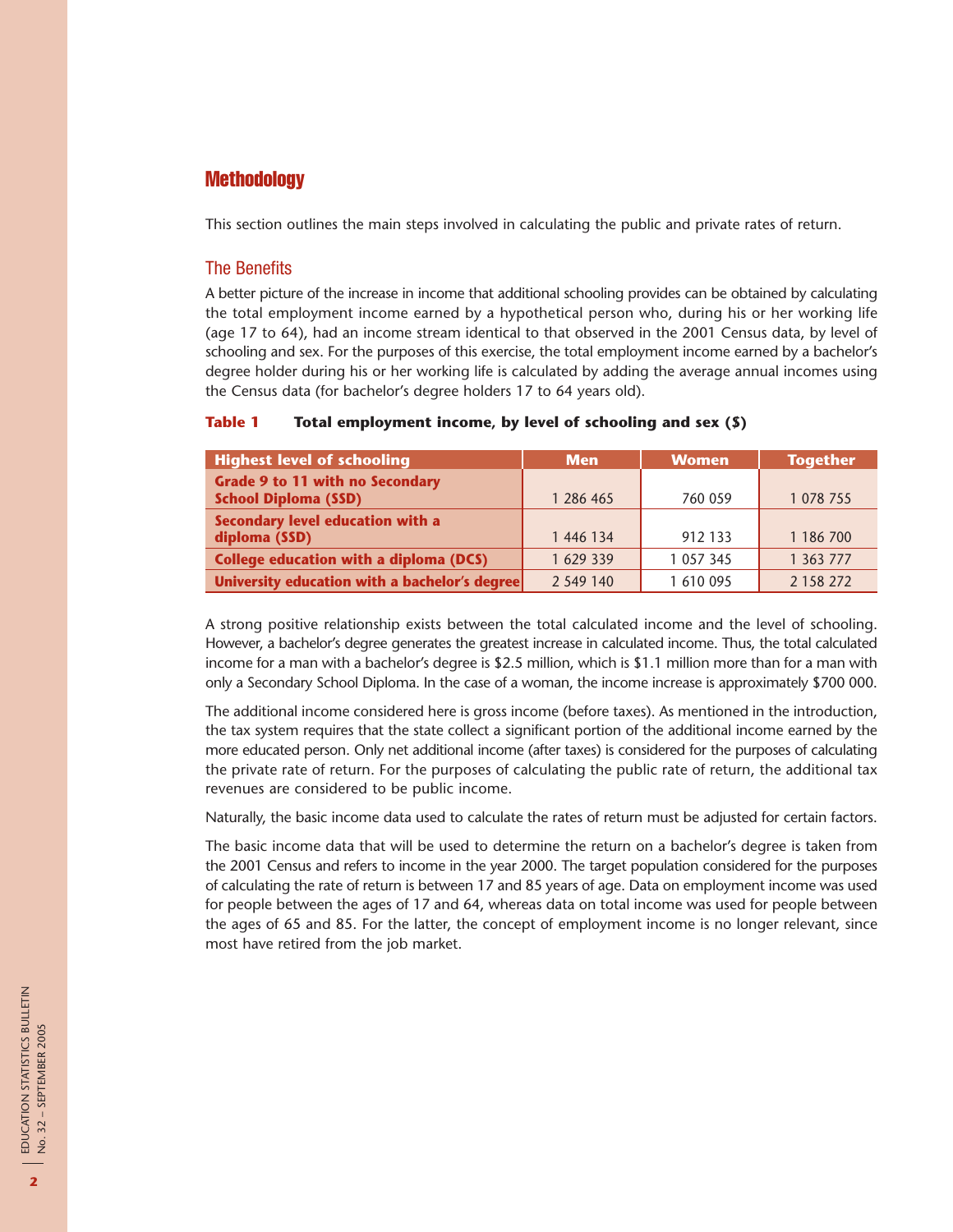Otherwise, the basic data used to estimate the income stream must be readjusted to account for the expected increase in employment income. Because the Census data are "static" data (like a snapshot taken at a specific point in time), they have to be adjusted to allow for future growth in the real productivity of the economy. The calculation of the rate of return on education presumes a growth rate of 1% per year in real employment income'.

The estimate of the total income and other taxes paid by a given person is based on an estimate of the average tax rates associated with the different levels of income. These tax rates take account of income tax, taxes on social security, property tax, corporate tax as well as various taxes on goods and services<sup>2</sup>.

The following table shows the total income and other taxes that a hypothetical person (either male or female, with a given level of schooling) would have paid during his or her working life (from 15 to 64 years of age) if his or her employment income stream had been identical to that calculated using the 2001 Census data. The figures in parentheses indicate the average tax rates.

| Table 2 | Total income and other taxes paid by a hypothetical person, by level of |
|---------|-------------------------------------------------------------------------|
|         | schooling and sex $(5)$                                                 |
|         |                                                                         |

| <b>Highest level of schooling</b>                                     | <b>Men</b>     | <b>Women</b> | <b>Together</b> |
|-----------------------------------------------------------------------|----------------|--------------|-----------------|
| <b>Grade 9 to 11 with no Secondary</b><br><b>School Diploma (SSD)</b> | 425 930 (33)   | 178 442 (23) | 327 533 (30)    |
| Secondary level education with a<br>diploma (SSD)                     | 505 482 (35)   | 226 158 (25) | 380 293 (32)    |
| College education with a diploma (DCS)                                | 648 793 (40)   | 317 499 (30) | 468 570 (34)    |
| University education with a bachelor's degree                         | 1 277 290 (50) | 665 581 (41) | 1 049 109 (49)  |

It appears that the different levels of government collect a significant portion of employment income and that this portion increases with the education level of the individual being considered. A man with a bachelor's degree pays a total of \$1.3 million in income and other taxes, which is over \$770 000 more than the total calculated for a secondary-school graduate (the corresponding difference for women is about \$440 000).

Once the age-income profiles are defined for the given individuals with different levels of schooling, the amount of additional net income earned by the more educated individuals can be determined and must then be compared with the private costs of education. For the purposes of calculating the public rate of return, the additional tax revenues must be compared with the public cost of education.

For the purposes of calculating the rates of return, two types of individuals were considered: those with a Secondary School Diploma and those with a bachelor's degree.

<sup>1</sup> Income increases stemming from inflation can be expected, but these will not be taken into account. The Census data make it possible to estimate the value of the differences in real income if it is assumed that future inflation will not affect the gap in real income between individuals with the levels of schooling under consideration. In actual fact, inflation will have an effect in this regard. All things being equal, it would widen the differences in real income to the extent that more educated individuals have more protection against inflation.

<sup>2</sup> Source: The Fraser Institute. Special Compilation for Québec (estimates for 2003).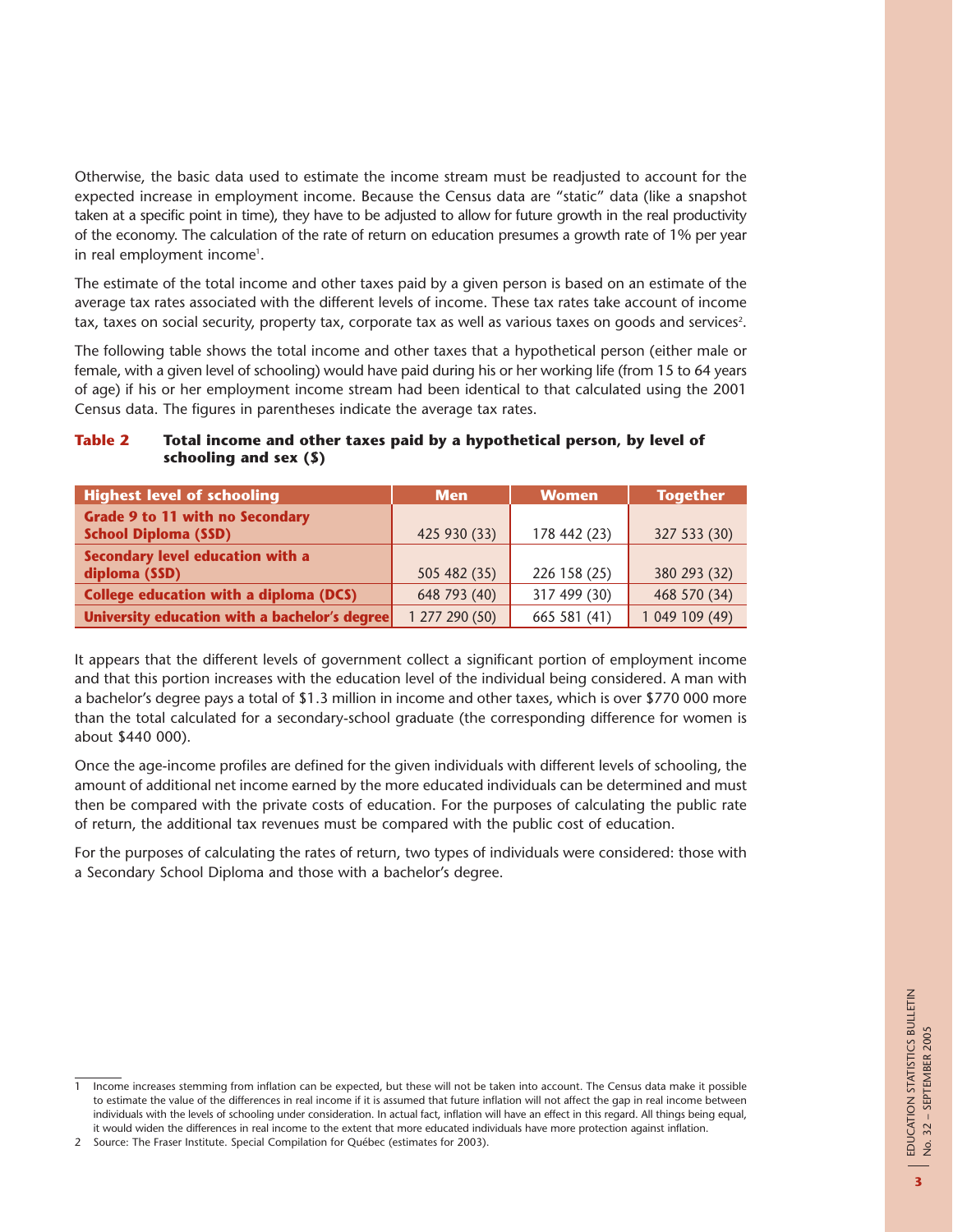#### The Public Cost of Education

Here, the aim is to determine what it costs the different levels of government when a person with a given level of schooling works to attain a higher level of education. Only public education expenditures are considered in this case. The share of expenditures financed by tuition fees or any other source of private funding is not taken into account.

The concept of expenditure used here refers to overall expenditures allocated to university education $^3\!$ , and includes the operating and capital expenditures of universities, student assistance and the management expenses of the Ministère de l'Éducation (the portion attributable to university education). This concept is consistent with the one defined by Statistics Canada. These expenditures must, however, include the loss in tax revenues suffered by the various levels of government.

The loss in government tax revenues results from the foregone tax revenues and the public cost of the various tax exemptions granted to students or their parents $^{\circ}\!.$ 

As regards the foregone tax revenues, consider that when a person with a given level of schooling decides to pursue his or her studies rather than seek gainful employment, that person accepts a decrease in potential earning capacity in the hope that increased earning power in the future will more than compensate for this loss. The government must also contend with a loss in tax revenues for the duration of the person's studies because he or she is foregoing income over that period. Like government education grants, these foregone tax revenues must be accounted for since they too represent a public cost linked to higher education.

These foregone tax revenues are estimated by calculating the difference between the income and other taxes that a given person would have paid had he or she decided not to pursue his or her studies, and the income and other taxes paid by that person as a student.

To begin with, determining the total public share of what it costs for a Secondary School Diploma holders to obtain their bachelor's degree involved estimating the per-student expenditure for the cost elements considered and for each year of education (pre-university college education and university education). An adjustment factor is applied to take account of the fact that the actual amount of time required to complete a course of study may be longer than the time set out in the program calendar<sup>5</sup>.

To educate an Secondary School Diploma holder until he or she earns a bachelor's degree, it costs the different levels of government a total of approximately \$79 000 per male and approximately \$71 000 per female. This cost is higher for a man because of the greater loss in tax revenues, but also because the actual amount of time required to complete a course of study is slightly longer for a man than for a woman.

<sup>3</sup> Subsidized research is excluded.

<sup>4</sup> This estimate of the cost of the various tax exemptions as well as the additional cost for a student (an element of the private cost) is based on the work of Professor Clément Lemelin (Université du Québec à Montréal). He is the author of the book *L'économiste et l'éducation*, Presses de l'Université du Québec, 1998.

<sup>5</sup> The actual amount of time required to complete a course of study is longer than the theoretical duration for several reasons such as the resumption of courses following academic failures or change in academic programs during the course of study.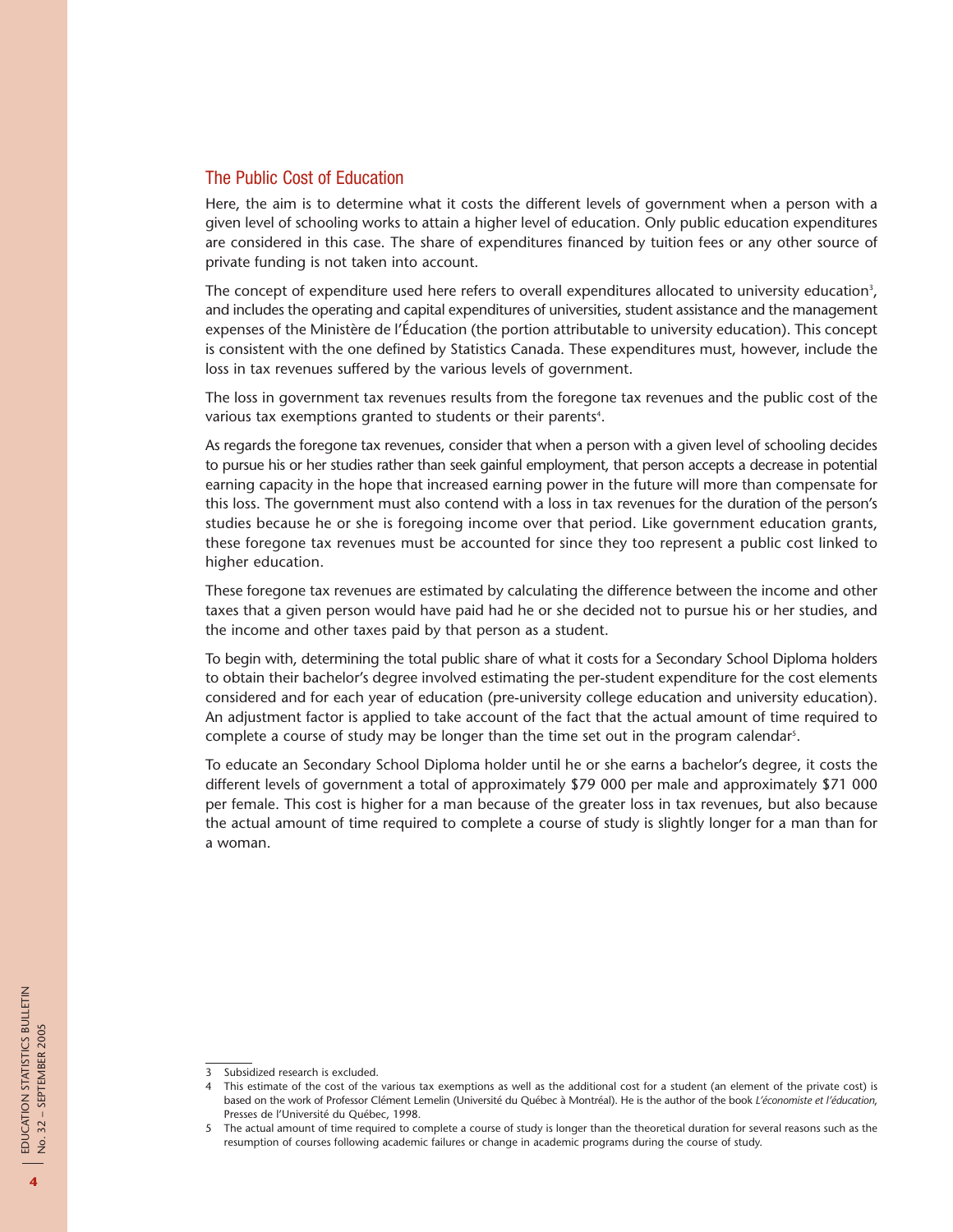## The Private Cost of Education

The expenses incurred by students (or their parents or sponsors) include tuition and other fees required by educational institutions, additional school-related costs and loss of earnings. However, the value of grants as well as tax exemptions obtained by students (or their parents or sponsors) must be subtracted from this amount.

Tuition and other fees paid to the institutions include the sums paid by students for educational services, admission and registration fees, contributions made for various services offered by the institution and other related fees.

During their studies, students will also face additional school-related costs. These consist of additional costs relative to what individuals would have to spend if they were working. School supplies are an example of these expenses.

However, the greatest expense that students incur in obtaining additional education is the loss of earnings. When individuals who are able to work decide to pursue their studies, they must accept a reduction in their present income in the hope that increased earning power in the future will more than compensate for their current loss. The estimated loss of earnings is based on the difference between the net income of workers with a Secondary School Diploma and the net income of students of the same age. The employment income earned by students is derived from summer jobs or part-time jobs during the school year.

What must be taken into account, however, is the fact that the government provides students (or their parents or sponsors) with direct financial assistance, which helps reduce the private cost of education. The financial assistance considered here consists of student grants and tax exemptions. The amount of government financial assistance must, therefore, be subtracted from the total estimated private cost.

To begin with, determining the total private cost of education involved estimating the per-student expenditure for the cost elements considered and for each year of education (pre-university college education and university education). An adjustment factor is applied to take into account the fact that the actual amount of time required to complete a course of study may be longer than the time set out in the program calendar<sup>6</sup>.

The private cost of educating an Secondary School Diploma holder until he or she earns a bachelor's degree is estimated to be approximately \$50 000 per male and \$37 000 per female. This cost is higher for a man because of the greater loss in income, but also because the actual amount of time required to complete a course of study is slightly longer for a man than for a woman.

## The Rate of Return

The principal aim of calculating the costs and benefits involved in educating an Secondary School Diploma holder until he or she earns a bachelor's degree is to establish a cost-benefit ratio that will serve as an indicator of the return on investments made in education. An uninformed reader might be tempted to make a direct comparison between the benefits calculated earlier and the costs of education. However, the benefits and the costs are spread out over a number of years, and this must be taken into account in determining the return on an investment. Thus, today's return on an investment does not have the same value as the return that will be earned in 10 years. The more time it takes for an investment to yield a return, the less it is valued in the present.

<sup>6</sup> See the explanation in the previous footnote.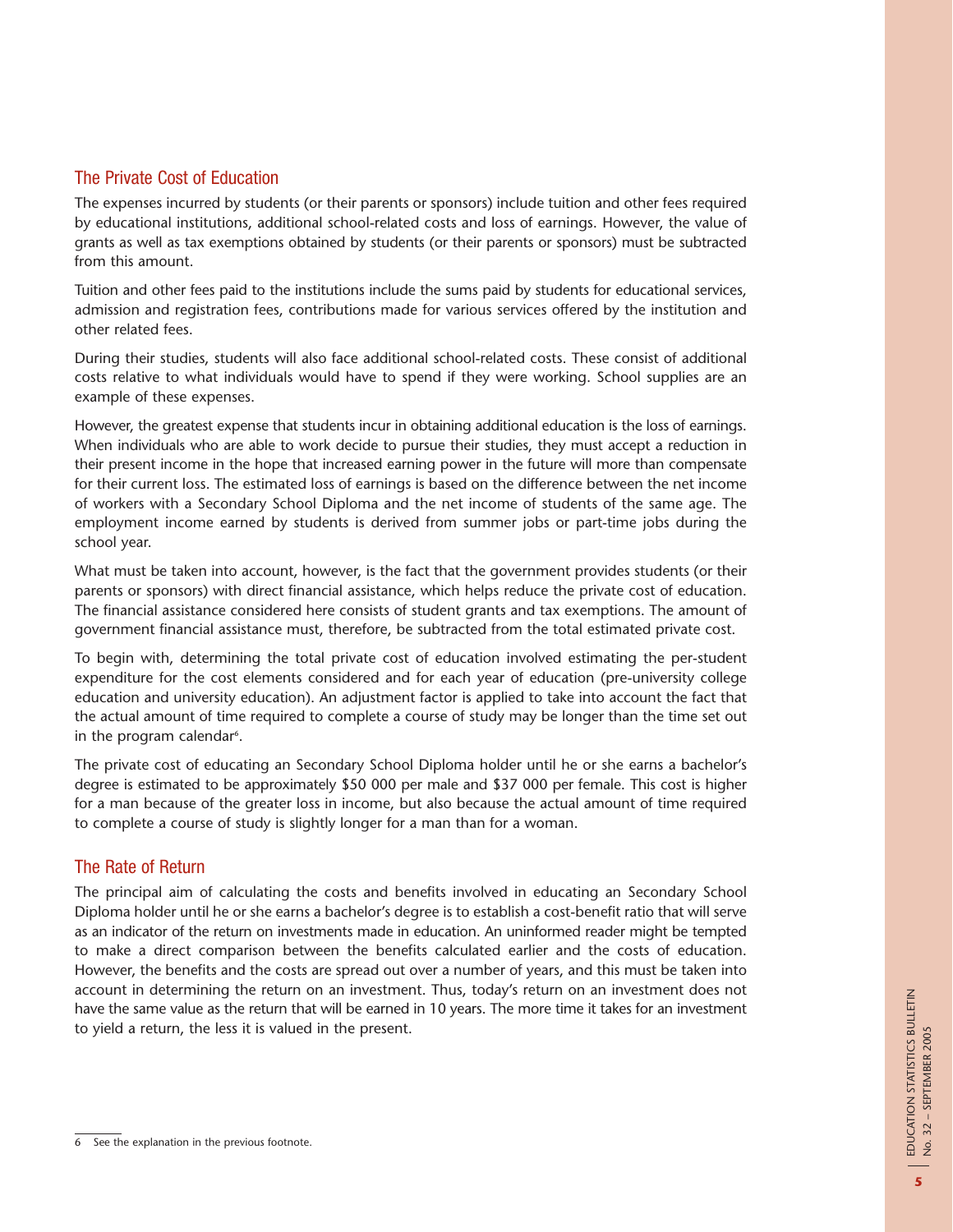One way to compare the costs and benefits is to determine the rate of internal return that makes the current value of the stream of additional income equal to the current cost of education (the net current value is equal to zero). This gives us the rate of return associated with obtaining a bachelor's degree. Due to the calculation methods used in this study, the rate of return associated with a bachelor's degree is equivalent to a real interest rate obtained on an investment (nominal interest rate – inflation rate).

#### **Results**

The following table presents the results obtained after calculating the public and private rates of return for a given person with a Secondary School Diploma who pursues and obtains a bachelor's degree.

#### **Table 3 Private rate of return and public rate of return in 2000 (%)**

|                               | <b>Men</b> | <b>Women</b> | <b>Together</b> |
|-------------------------------|------------|--------------|-----------------|
| <b>Private rate of return</b> | 10.1       |              | 10.5            |
| <b>Public rate of return</b>  | 11.5       | 10.7         | 10.9            |

The private rate of return was therefore 10.5% (10.1% for men and 12.5% for women). The higher private rate of return for women can be explained primarily by the fact that their education costs less, but also by the fact that for a certain number of years, at the beginning of a career, the salary advantage of university graduates over a Secondary School Diploma holders is greater for women than for men $^7\!$ .

The public rate of return (10.9%) was slightly higher than the private rate of return (10.5%), and it was higher for men (11.5%) than for women (10.7%). Although the public cost of education was lower for women than for men $^{\rm s}$ , the additional fiscal benefits obtained from male bachelor's degree holders more than compensate for the differences in cost<sup>9</sup>.

The bachelor's degree is therefore profitable for both the state and those who acquire additional education.

#### The Rate of Return Over Time

In earlier studies, we estimated the public and private rates of return for previous years<sup>10</sup>. However, due to changes in our method of calculating the rates of return, we are not including an historical series on the changing rates of return. Readers who are interested in the subject can consult a study conducted under the auspices of Human Resources Development Canada<sup>11</sup>. According to this study, the trend rates of return increased by approximately 1 percentage point between 1981 and 1996. Furthermore, when this reference period is divided into sub-periods, the authors observed that the rates of return fluctuated according to the level of economic activity. Thus, it appears that the rate of return on a university diploma increased during periods of economic slowdown<sup>12</sup>.

<sup>7</sup> Remember that for the purposes of calculating the rates of return, for each age group the income of bachelor's degree holders is compared with that of secondary school graduates. Overall, the difference in income is higher for men than for women, but at the beginning of their careers, this difference is greater among women. For the purposes of calculating the rates of return, the closer the differences in income are in time, the more significant their contribution.

<sup>8</sup> The difference between public education costs is nonetheless lower than the difference between private education costs.

<sup>9</sup> The fact that tax rates increase with income level (progressive rates) partly explains the higher public rate of return in the case of men. 10 Among others, see the *Education Statistics Bulletins* published by the Direction de la recherche, des statistiques et des indicateurs of the Ministère de l'Éducation, du Loisir et du Sport (MELS): Marius Demers, *The Return on Investment in Education*, No. 8, February 1999 and Marius Demers, *Education Pays!*, No. 16, June 2000. These documents are available on the MELS Web site at <http://www.mels.gouv.qc.ca/>.

<sup>11</sup> John Appleby, Maxime Fougère, Manon Rouleau, *Is Post-Secondary Education in Canada a Cost-Effective Proposition?*, June 2002. This document is available on-line at: <http://www.hrdc-drhc.gc.ca/sp-ps/arb-dgra/publications/research/2002docs/W-01-9/W-01-9E.pdf>.

<sup>12</sup> In periods of economic slowdown, the income and employment status of workers with less schooling is more affected than that of more educated workers.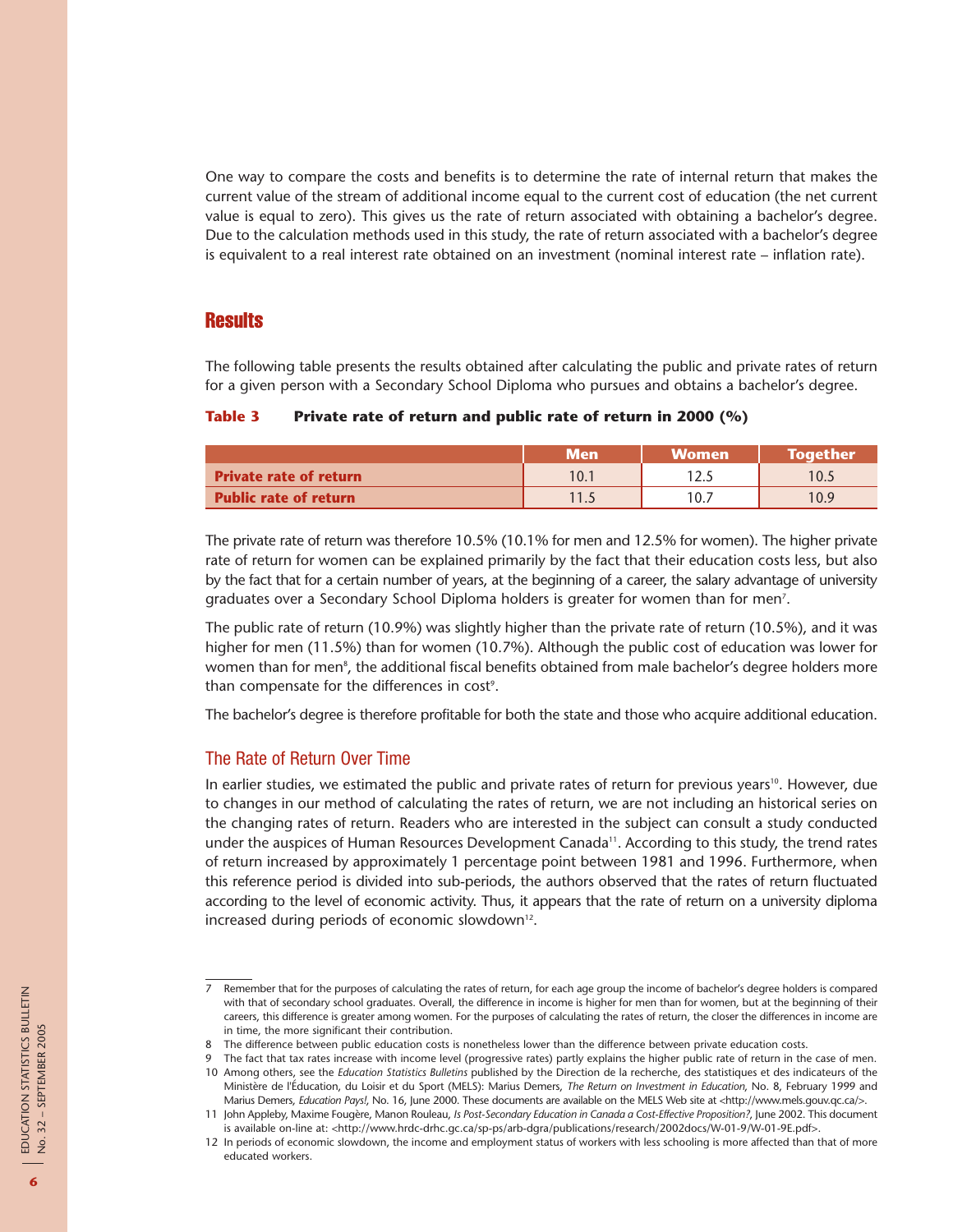## The Rate of Return by Field of Study

The rates of return considered until now are average rates for all the programs offered in Québec universities. A study conducted under the auspices of Human Resources Development Canada showed that the private rate of return can vary a great deal depending on the field of study<sup>13</sup>. Thus, for men with a bachelor's degree, fields of study such as agriculture, sociology, psychology and history result in median rates of return of 5% to 6%. Fields such as geology, chemistry, and business and commerce have median rates of return of 9% to 10%. Engineering and law programs have median rates of return of 13% to 15%. Finally, dentistry and medicine have median rates of return of more than 20%.

This study also showed significant differences in the individual rates of return on post-secondary education. The authors of the study obtained negative rates of return for one-fifth of bachelor's degree holders and rates of more than 30% for another fifth. Rates of return for the remaining three-fifths ranged from 0% to 30%.

However, negative rates of return do not mean that the individual made a poor choice by deciding to attend university. Rate of return calculations do not take into account non-pecuniary benefits; clearly, increased income is only one of many other advantages that graduates obtain from higher education.

### Other Benefits of Education

In previous studies of the return on investment in education, we showed that there are other public and private benefits to additional education besides increased income. From the viewpoint of society, educated people are less burdensome in terms of the use of certain public services (welfare or costs related to crime)14. We also showed that there is a positive relationship between the health status and level of schooling of those considered.

University graduates also enjoy other benefits, specifically with respect to health, lifestyle and the quality of their employment status. One of the major benefits noted was the ability of people with higher education to obtain relatively more stable employment, which makes them less susceptible to unemployment.

## Unemployment Rates and Levels of Schooling

There is a strong relationship between unemployment rates and education. The more educated the person, the less likely that person is to be unemployed. Table 4 shows average unemployment rates in 2001 for people in Québec, according to sex and the highest level of schooling attained. The data are taken from the 2001 Census.

Unemployment rates are particularly high among those who failed to complete secondary school. The unemployment rate is considerably lower (7.9% in 2001) among those who graduated with a Secondary School Diploma.

<sup>13</sup> Daniel Boothby and Geoff Rowe, *Rate of Return to Education: A Distributional Analysis Using the Life Paths Model*, June 2002. This document is available on-line at: <http://www.hrdc-drhc.gc.ca/sp-ps/arb-dgra/publications/research/2002docs/w-02-8/W-02-8E.pdf>.

<sup>14</sup> See the *Education Statistics Bulletin* published by the Direction de la recherche, des statistiques et des indicateurs of the Ministère de l'Éducation, du Loisir et du Sport: Marius Demers, *The Return on Investment in Education*, No. 8, February 1999. This document is available on-line at:<http://www.mels.gouv.qc.ca/stat/Bulletin/bulletin\_8.pdf>.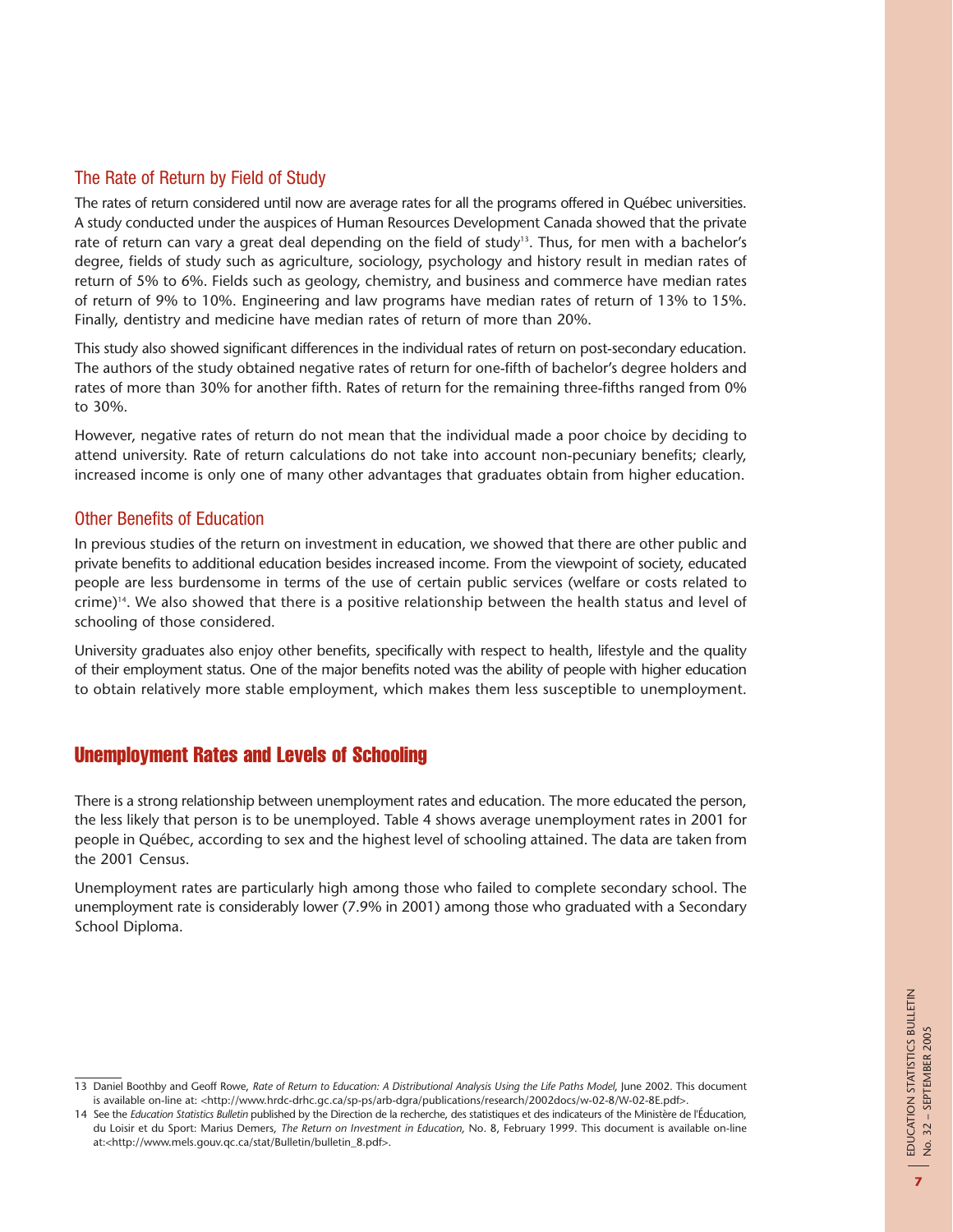Of course, the lowest unemployment rates are observed among those with post-secondary education. The unemployment rate is 6.6% among college graduates, 4.6% among holders of bachelor's degrees and 4.8% among those with graduate degrees.

Note that for the levels of schooling considered, unemployment rates among men are slightly higher than those among women. Overall, the unemployment rate among men (8.7%) is one percentage point higher than the unemployment rate among women (7.7%). However, a lower unemployment rate among women does not mean that their employment status is better than that of men. More women than men face precarious job situations, and they are underrepresented in certain occupations.

| <b>Highest level of schooling</b>                                  | <b>Men</b> | <b>Women</b> | <b>Together</b> |
|--------------------------------------------------------------------|------------|--------------|-----------------|
| <b>Less than Grade 9</b>                                           | 15.9       | 15.0         | 15.6            |
| <b>Grade 9-11 with no Secondary</b><br><b>School Diploma (SSD)</b> | 12.4       | 13.5         | 12.8            |
| <b>Grade 9-11with SSD</b>                                          | 8.3        | 7.5          | 7.9             |
| <b>Trade school education with diploma</b>                         | 8.3        | 6.6          | 7.7             |
| <b>College education with diploma (DCS)</b>                        | 7.0        | 6.1          | 6.6             |
| University education with bachelor's degree                        | 4.7        | 4.4          | 4.6             |
| <b>University education with</b><br>graduate degree                | 4.8        | 4.8          | 4.8             |
| <b>Average</b>                                                     | 8.7        | 7.7          | 8.2             |

**Table 4 Unemployment rate according to highest level of schooling attained in 2001 (%)**

These unemployment rates cover the total labour force between 15 and 64 years of age. However, as expected, unemployment rates vary considerably when data from different age groups are compared. Graph 2 illustrates the relationship between average unemployment rates per age group and highest level of schooling.

This graph shows that the relationship between unemployment rates and level of schooling is consistent in every age group and overall: the higher a person's level of schooling, the less likely he or she is to be unemployed.

Note also that the more educated people are, the more likely they are to find it easy to break into the job market and to hold jobs that are both more interesting and more stable. University graduates also have the advantage of being able to hold jobs that offer more autonomy and opportunities for advancement<sup>15</sup>.

<sup>15</sup> See: George Butlin and Jillian Oderkirk, *Educational Attainment: A Key to Autonomy and Authority in the Workplace*, Quarterly Education Review, Statistics Canada, Vol. 4, No. 1, 1997.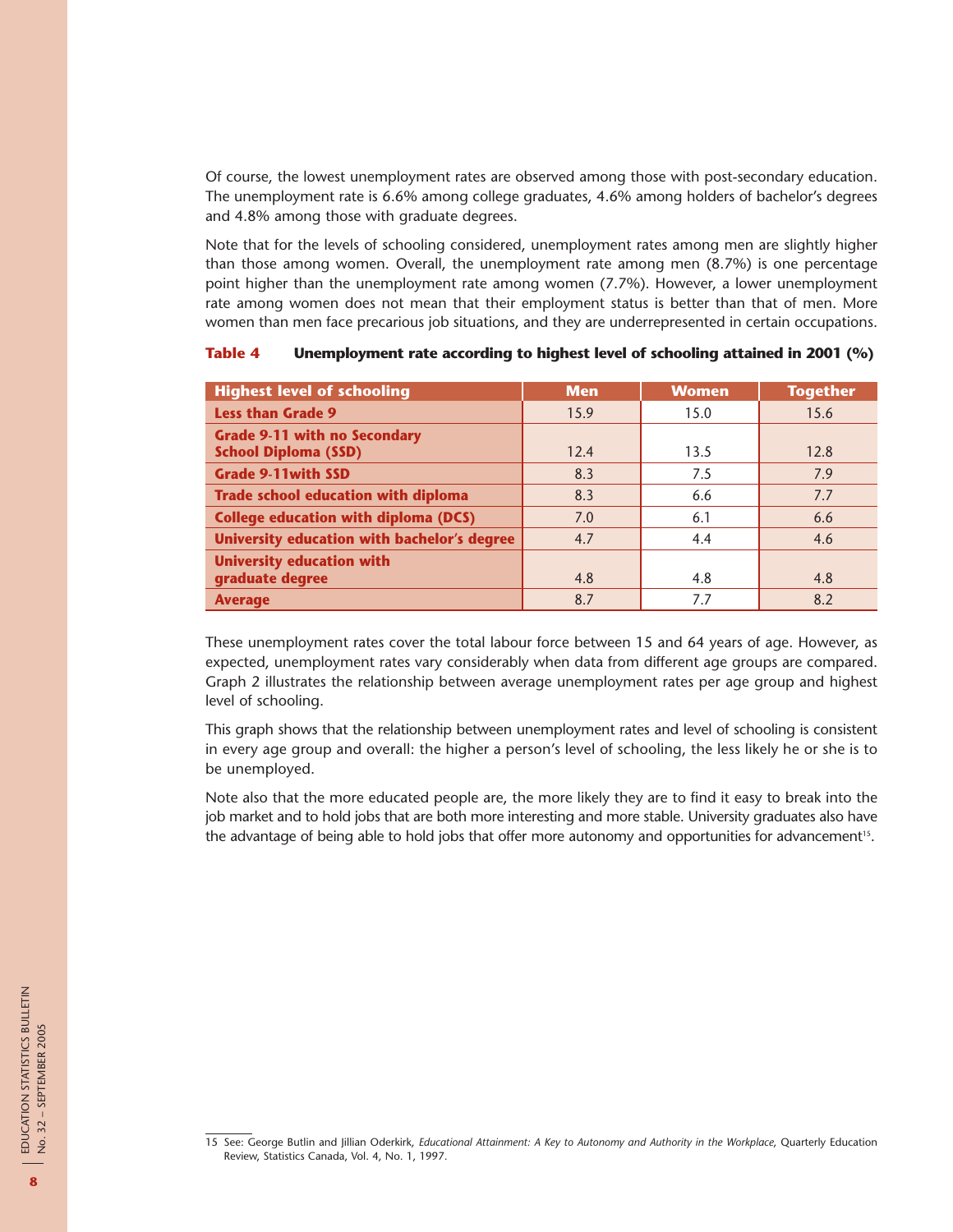

#### **Graph 2 Unemployment rate according to age group and highest level of schooling attained in 2001**

Source: Statistics Canada, 2001 Census.

## **Conclusion**

When the additional income made possible by a bachelor's degree is compared with the private cost incurred by a person in order to acquire additional education, this degree appears to be a very worthwhile investment. However, the private rates of return calculated are average rates and, as mentioned earlier, the rates can vary considerably depending on the individual and the field of study.

The public rate of return is also high in the sense that the state also benefits from the additional income earned by the more educated person.

This study is based on monetary considerations, but there are also significant non-monetary advantages. It must also be pointed out that the analysis of the recent changes in the rates of return shows a slight upward trend. This increase can no doubt be explained primarily by the evolution of the North American economy, which continues to favour more educated persons, and by the fact that the changes in the structure of the labour market favour those with post-secondary diplomas or university degrees.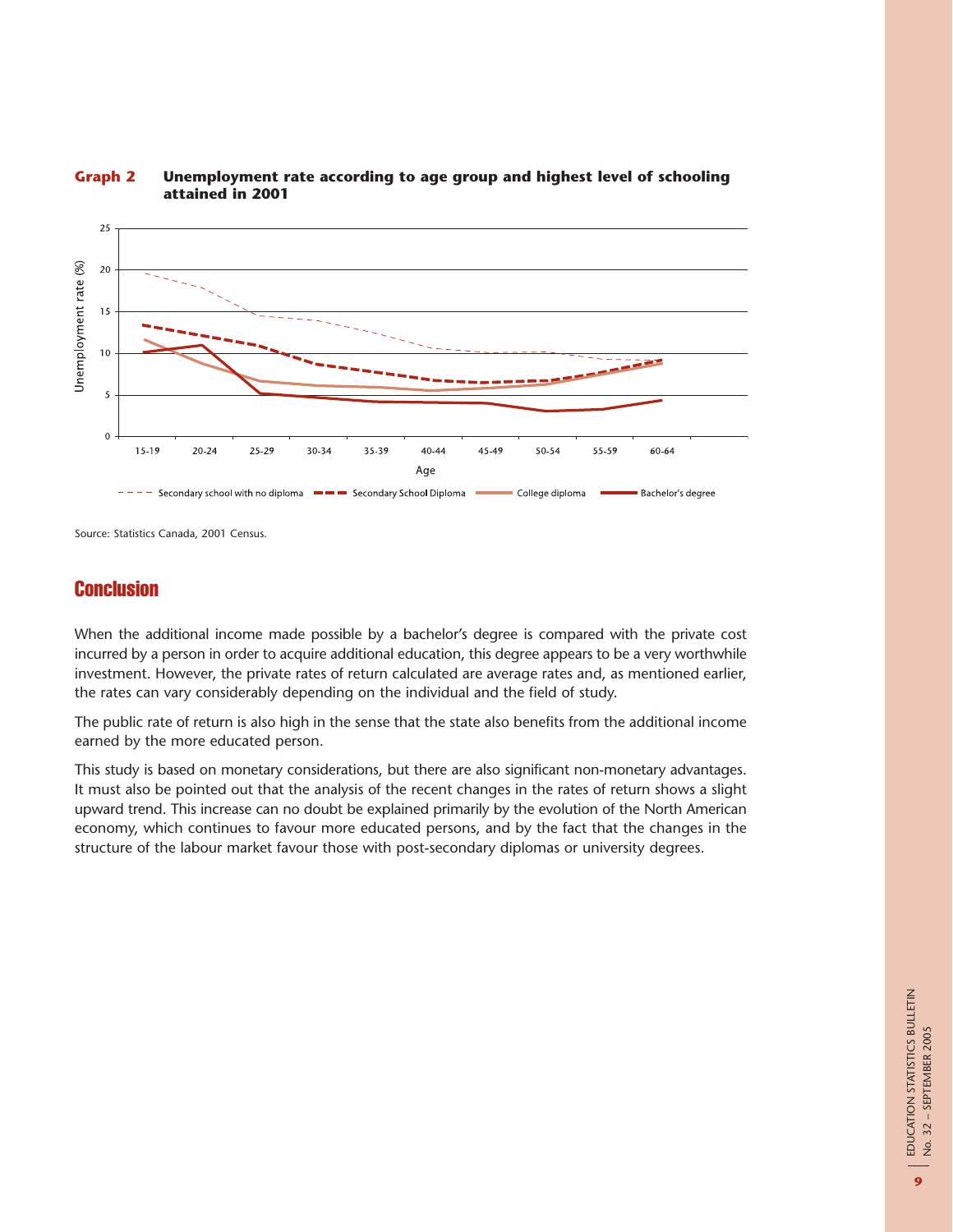## For information:

#### **Marius Demers**

Direction de la recherche, des statistiques et des indicateurs **Tel.:** (418) 644-5815

### Other Education Statistics Bulletins available:

- •Lespérance, André. *Level of Graduation upon Leaving the Education System.* No. 1, November 1997.
- •Demers, Marius. *Statutory Salaries and Teaching Time of Teachers in Public Elementary and Lower Secondary Schools. A Comparison of Québec and OECD Countries*. No. 2, November 1997.
- •Demers, Marius. *Educational Spending Relative to the GDP. A Comparison of Québec and OECD Countries.* No. 3, June 1998.
- •Maheu, Robert. *Graduation from Secondary School, College and University in 1995: A Comparison of Québec and OECD Countries*. No. 4, June 1998.
- •Beauchesne, Luc. S*econdary School and College Graduates: A Sociodemographic Analysis*. No. 5, June 1998.
- •St-Germain, Claude. *Québec Student Achievement in Mathematics and Science: An International Comparison*. No. 6, August 1998.
- •Foucault, Diane. *Statistical Portrait of the Aboriginal School Population of Québec*. No. 7, September 1998.
- •Demers, Marius. *The Return on Investment in Education*. No. 8, February 1999.
- •Ouellette, Raymond, *Projections of Teaching Staff in Québec School Boards: 1996-97 to 2008-09.* No. 9, February 1999.
- •St-Germain, Claude. *The Linguistic Situation in the Education Sector, 1997-98.* No. 10, March 1999.
- •St-Germain, Claude. *Education Level of the Adult Populations of Québec's Principal Cultural Communities in 1996*. No. 11, May 1999.
- •Dufort, Jean-Pierre. *Secondary School Vocational Education*. No. 12, September 1999.
- •St-Germain, Claude. *School Enrolments in Québec and in Other OECD Countries in 1995-96*. No. 13, November 1999.
- •Lespérance, André, Pierre Ducharme and Diane Foucault. *Dropping Out of School.* No. 14, March 2000.
- •Ouellette, Raymond. *School Administrators in Québec School Boards*. No. 15, May 2000.
- •Demers, Marius. E*ducation Pays!* No. 16, June 2000.
- •Audet, Marc. *The Professional Integration of Holders of Bachelor's and Master's Degrees Over the Past Two Decades*. No. 17, August 2000.
- •Foucault, Diane. *Québec's Education System and the International Standard Classification of Education*. No. 18, September 2000.
- •Demers, Marius. *Statutory Salaries of Teachers in Public Elementary and Secondary Schools in 1997-1998: A Comparison of Québec and OECD Countries.* No. 19, September 2000.